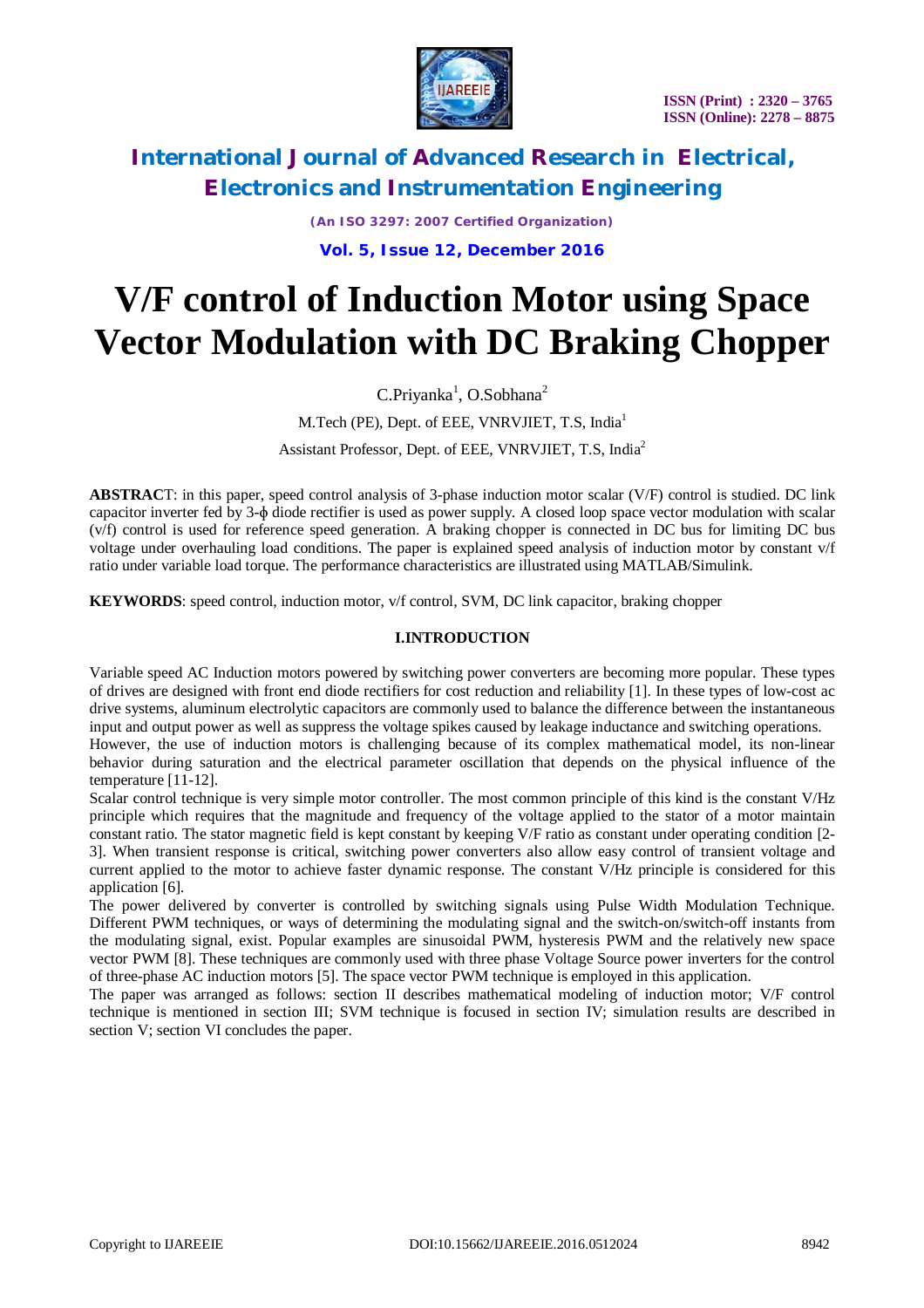

*(An ISO 3297: 2007 Certified Organization)*

### **Vol. 5, Issue 12, December 2016**

### **II.MATHEMATICAL MODELING OF INDUCTION MOTOR**

The traditional methods of variable-speed drives are based on the equivalent circuit representation of the motor shown below figure 1 [4].



**Figure 1: Steady-state equivalent circuit of an induction motor**

From this representation, the following power relationships in terms of motor parameters and the rotor slip can be found [9].

Power in the rotor circuit,

ܲ<sup>ଶ</sup> = 3ܫ<sup>ଶ</sup> ଶ ோ<sup>మ</sup> ௦ = 3ܸଶܫ<sup>ଶ</sup> = ଷ௦ோమா<sup>భ</sup> మ ோమ <sup>మ</sup>ା(௦ఠభమ) <sup>మ</sup>………….. 1

The output power

$$
P_o = P_2 - 3I_2^2 R_2
$$
  
= (1 - s)P<sub>2</sub>  
= w<sub>0</sub> T

 $\ldots$  2

Where slip

$$
S = \frac{\omega_1 - \omega_r}{\omega_1} = \frac{\omega_1 - p\omega_0}{\omega_1} \dots \dots \dots \dots \tag{3}
$$

 $P =$  number of pole pairs

=

 $(1-s)w_1$ P

߱ = ଶగே ………………….. 4 ߱ = rotar speed

 $f_1$  Being the frequency

$$
\omega_1 = 2\Pi f_1 \, rad/sec
$$

The developed torque is

$$
T = \frac{P_2}{u_1/P} Nm
$$
.................  
The slip frequency  $s f_1$ , is the frequency of the rotor current and air gap flux is given by

 $E_1 = \hat{u}_1 L_m I_m = \hat{u}_1 \hat{e}_m$ 

Torque

$$
T = \frac{3P}{\omega_1} \frac{sR_2 E_1^2}{R_2^2 + (s\omega_1 L_2)^2} = \frac{3P}{\omega_1} \frac{sR_2 (2If_1)^2 \lambda_m^2}{R_2^2 + (s\omega_1 L_2)^2} \dots \dots \dots \dots \dots \dots \dots \tag{6}
$$

Where  $\lambda$ m is the stator flux linkage due to the air gap flux, the stator impedance is negligible compared to $E_1$ , which is true when  $f_1$  is near the rated frequency  $f_0$ 

#### **III. VOLTS/HERTZ CONTROL**

Constant volt per hertz control in an open loop is used more often in the squirrel cage IM applications. Using this technique for synchronous motors with permanent magnets offers a big advantage of sensorless control. Information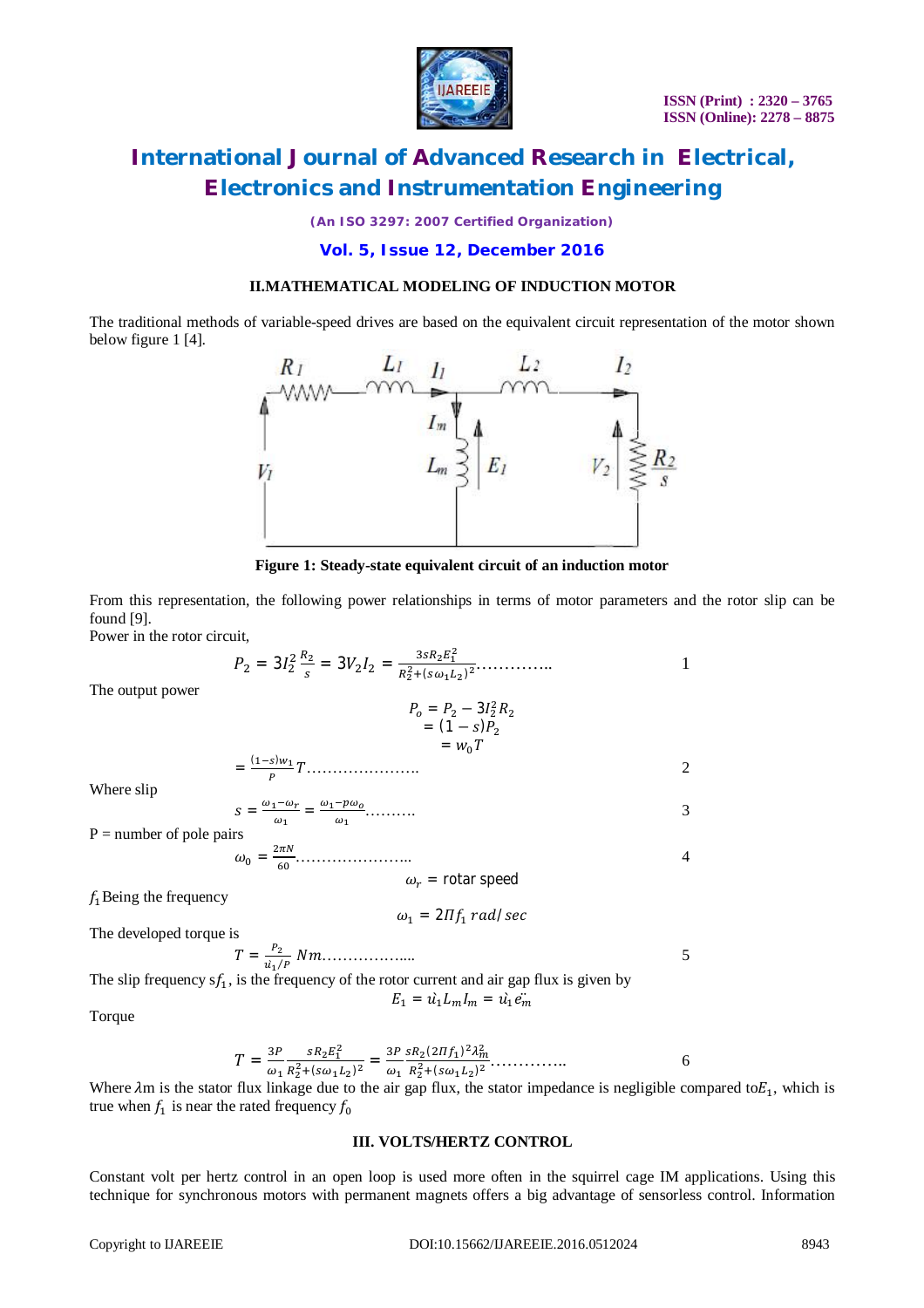

*(An ISO 3297: 2007 Certified Organization)*

### **Vol. 5, Issue 12, December 2016**

about the angular speed can be estimated indirectly from the frequency of the supply voltage. The angular speed calculated from the supply voltage frequency according to (7) can be considered as the value of the rotor angular speed if the external load torque is not higher than the breakdown torque.

The mechanical synchronous angular speed  $\omega_s$  is proportional to the frequency  $f_s$  of the supply voltage

$$
\omega_s = 2\pi f_s / p \dots
$$
\nThe RMS value of the induced voltage of AC motors is given as  
\n
$$
E_f = \sqrt{2\pi f_s} \text{Nskw}\varphi \dots
$$
\n
$$
8
$$

After neglecting the stator resistance and rewriting the reactance and angular speed as a function of frequency, it is possible to rewrite the maximal torque as

 $T_m = \frac{3P}{\omega}$  $\omega_s$  $V_{sph}E_{PM}$ ఠೞ …………………. 9

All constant values in above equation can be replaced with constant C and then the modified expression for the maximal torque is given as

ܥ = ܶ ೞ ೞ ………………….. 10

The torque will be constant in a wide speed range up to the nominal speed if the ratio of stator voltage and frequency is kept constant

$$
\frac{V_{sph}}{f_s} = constant
$$

This is valid for big machines around the rated frequency Such a control strategy can be represented by the block diagram illustrated in Fig.2



**Figure 2: Block diagram of Volt per Hertz control of AC machines**

The block diagram for closed loop v/f control by controlling SVPWM technique is shown in Fig. 3. The relation between induced voltage and the flux is

$$
v=k^*\phi
$$
.................  

$$
\phi=v/f\approx k=constant
$$
 11

Where  $\phi$  is the flux

From the block diagram, the reference speed compared to the actual speed then the PI-control generates the slip command i.e.

ݓ = ݐ݀ݓ ∫ 12 ....................ݐ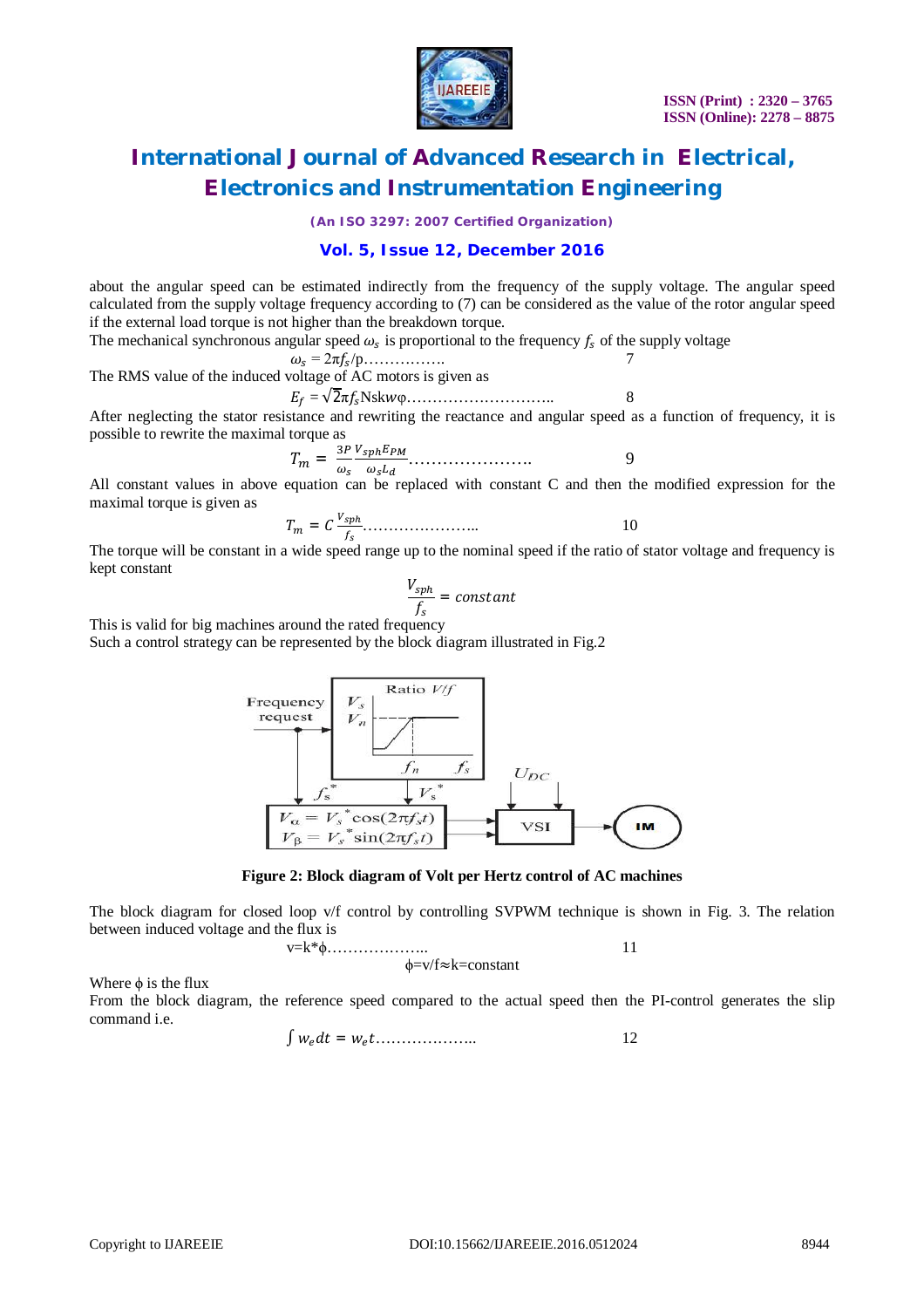

*(An ISO 3297: 2007 Certified Organization)*

### **Vol. 5, Issue 12, December 2016**



**Figure 3: Block diagram for volts/hertz control**

From the last equation, it follows that if the ratio  $V/f$  remains constant for any change in f, then flux remains constant and the torque becomes independent of the supply frequency.

Both open and closed-loop control of the speed of an AC induction motor can be implemented based on the constant V/Hz principle.

In this case, the supply frequency is determined based on the desired speed and the assumption that the motor will roughly follow its synchronous speed. The error in speed resulted from slip of the motor is considered acceptable. The three reference voltages are

| $v_a = v_m \sin(w_e t)$             | 13 |
|-------------------------------------|----|
| $v_a = v_m \sin(w_e t - 120^\circ)$ | 14 |
| $v_a = v_m \sin(w_e t - 240^\circ)$ | 15 |

The easy way to find the resultant vector from available three vectors by transforming three phases to two phase in d-q plane i.e.

$$
\begin{bmatrix} v_a \\ v_q \end{bmatrix} = \begin{bmatrix} \cos 0^0 & \cos 120^0 & \cos 240^0 \\ \sin 0^0 & \sin 120^0 & \sin 240^0 \end{bmatrix} \begin{bmatrix} v_a \\ v_b \\ v_c \end{bmatrix} \dots \dots \dots \dots \dots \dots 16
$$

Hence it easy way to find the reference vector magnitude |Vref| and its angle 'α ' can be estimated using above eqn as

$$
\left|V_{ref}\right| < \alpha = \left|\sqrt{v_d^2 + v_q^2}\right| < \left(\tan^{-1}\left(\frac{v_d}{v_q}\right)\right) \dots \dots \dots \dots 17
$$

The inverter phase voltages can be modeled as

 ݒ ݒ ݒ ൩ = ௩ ଷ 2 −1 −1 −1 2 −1 −1 −1 2 ൩ ݏ ݏ ݏ ൩……………………..18

Where  $v_d$  is DC-link voltage ands<sub>a</sub>,  $s_b$  and  $s_c$  are the PWM pulses for three phase inverter that are connected to positive side of the DC-link voltage. These three phase voltages of inverter are given to the induction motor to check the dynamic behavior of machine.

#### **IV.SPACE VECTOR MODULATION**

#### **Theory of Space vector pulse width modulation**

When three phase supply is given to the stator of the induction machine, a three phase rotating magnetic field is produced. Due to this field flux, a three phase rotating voltage vector is generated which lags the flux by 90º. This field can also be realized by a logical combination of the inverter switching which is the basic concept of SVPWM [7]. **Realization of voltage space phasor**

The three phase bridge inverter has eight possible switching states: six active and two zero states. The six switches have a well-defined state ON or OFF in each configurations. At a particular instant, only one switch in each of the three legs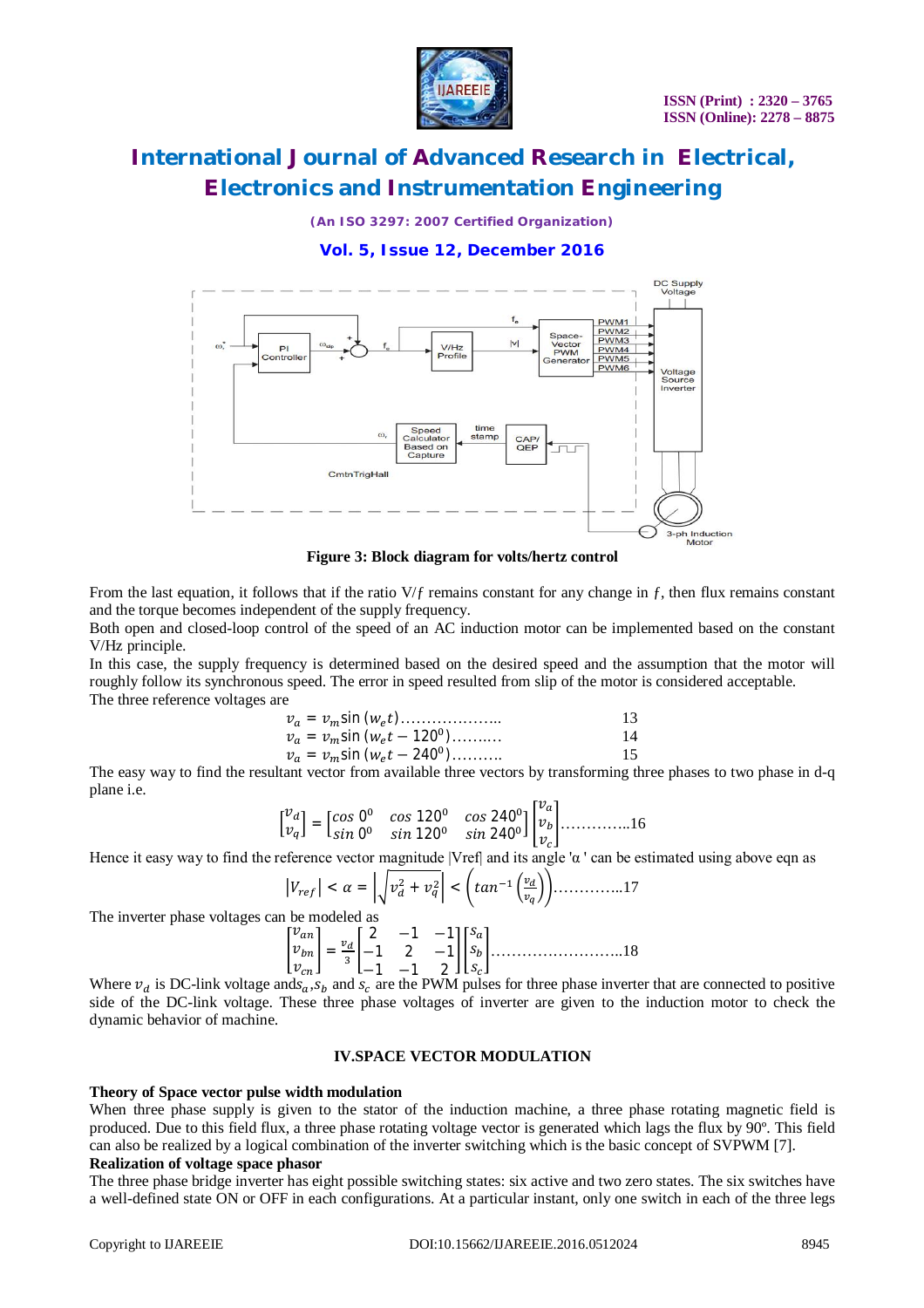

*(An ISO 3297: 2007 Certified Organization)*

#### **Vol. 5, Issue 12, December 2016**

is ON. These switching state vectors have equal magnitude but 60º apart from each other. These vectors can be written in generalized form as follows:

$$
V_k = \begin{cases} V_{dc} e^{j(k-\frac{1}{3})} & k = 1, 2, ..., 6 \\ 0 & k = 0, 7 \end{cases}
$$

Where  $k =$  inverter state number.

 $Vdc = dc$  link voltage of the inverter

The inverter state vectors can be drawn as shown in fig. 4.



**Figure 4: Inverter switching state vectors**

The space bounded by two inverter space vectors is called a sector. So the plane is divided into six sectors each spanning 60º. In a balanced three phase system the voltage vectors are 120º apart in space and are represented by rotating vectors, whose projections on the fixed three phase axes are, sinusoidal waves. The reference vector is assumed to be rotating in counter-clockwise direction with respect to ds-axis  $(\alpha$ -axis) as shown in fig. 4 through six sectors.

The reference space vector can be synthesized by a combination of eight state vectors and is constant in magnitude at switching instant  $t_s$  in case the switching frequency much higher than the output frequency. In a time average sense thereference vector at that instant can be approximated by two active voltage states of the inverter. For only certain amount of time these states are valid.

$$
V_s^* = V_k t_k + V_{k+1} t_{k+1} \ k = 0, 1, 2, \dots \dots, 19
$$

In SVPWM, it is assumed that the space phasor of stator voltage $V_s^*$ , is moving in  $\alpha$ - $\beta$  plane with constant angular velocity describing approximately a circular path. The basis of SVPWM scheme is to sample the  $V_s^*$  at sufficiently high rate, in between the sampling instants the vector is assumed to be constant in magnitude as shown in fig 5.



**Figure 5: Reference vector in sector 1**

In sector 1, the space voltage vector V1 is along  $\alpha$ -axis, V<sub>2</sub> makes an angle 60° to V1 and at a particular instant Vs<sup>\*</sup> is making an angle  $\gamma$  w.r.t V1. To generate the reference space vector in sector 1, the switching state vector V<sub>1</sub> is applied for an interval  $t_1$ ,  $V_2$  for  $t_2$  and the two zero vectors  $V_0$ ,  $V_7$  for interval  $t_0$ ,  $t_7$  respectively. So the total sampling interval ts can be written as:

$$
t_s = t_1 + t_2 + t_0 + t_7 \dots \dots \dots 20
$$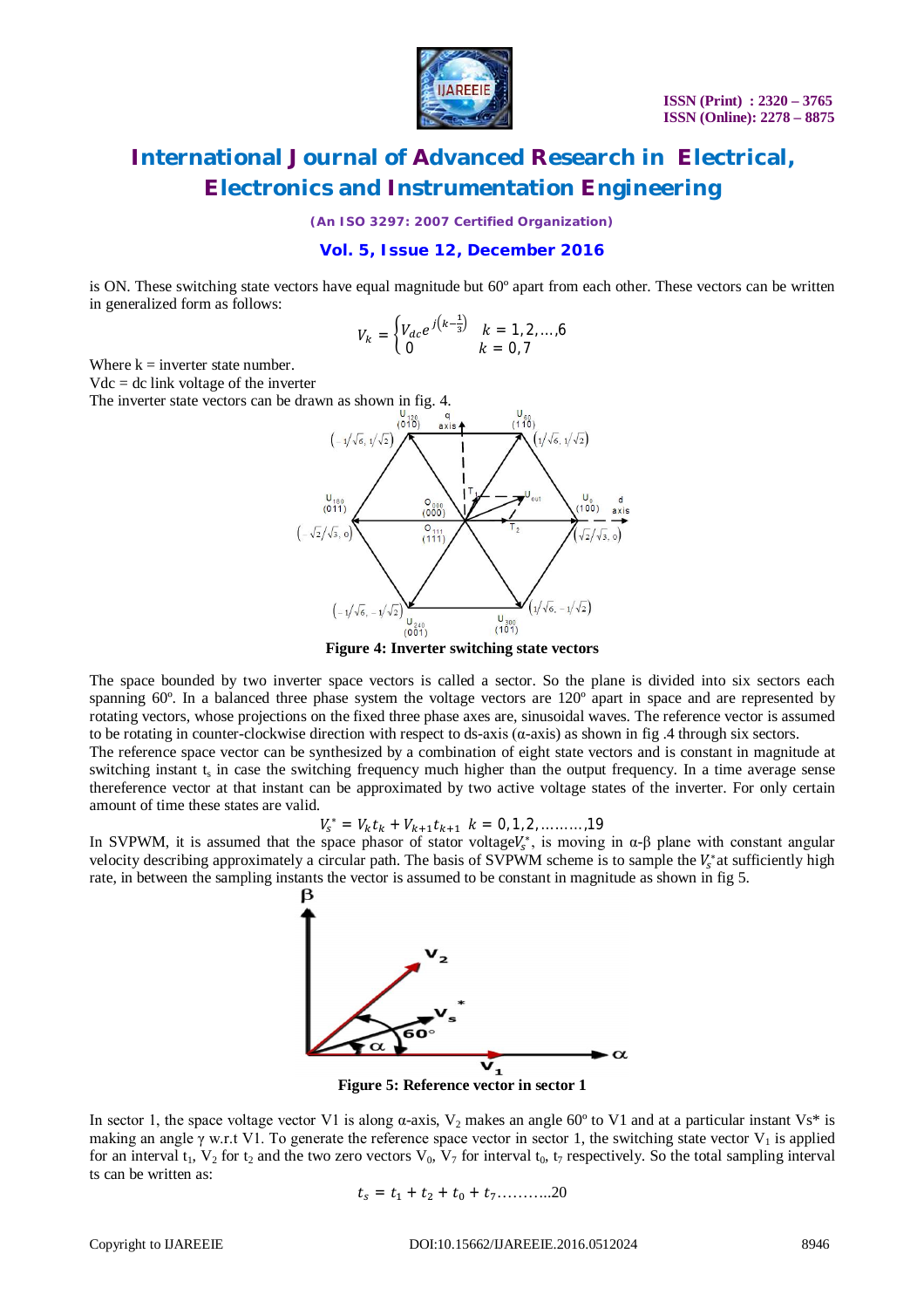

*(An ISO 3297: 2007 Certified Organization)*

### **Vol. 5, Issue 12, December 2016**

Resolving Vs\* and V<sub>1</sub>, V<sub>2</sub> along the  $\alpha$ -β axis, and by equating voltage-time integrals we get:

$$
|V_s^*|t_s cos \gamma = |V_1|t_1 + |V_2|t_2 cos \frac{\pi}{3} ....... .21
$$
  

$$
|V_s^*|t_s sin \gamma = |V_2|t_2 sin \frac{\pi}{3} ....... .22
$$

#### **Pulse pattern generation**

In order to obtain minimum switching frequency, it is desired that only one phase of the inverter changes state from  $+Vdc/2$  to  $-Vdc/2$  while changing the switching vectors. So the arrangement of the switching sequence should be such that the transition from one state to the next state is performed by switching only one inverter phase. The mean values of the phase to center tap voltages ( $V_{A0}$ ,  $V_{B0}$ , and  $V_{C0}$ ) can be evaluated, averaging over one sampling period ts as follows:

$$
\overline{V_{A0}} = \frac{V_{dc}}{2t_s} \left( -\frac{t_0}{2} + t_1 + t_2 + \frac{t_0}{2} \right)
$$

$$
\overline{V_{B0}} = \frac{V_{dc}}{2t_s} \left( -\frac{t_0}{2} - t_1 + t_2 + \frac{t_0}{2} \right)
$$

$$
\overline{V_{C0}} = \frac{V_{dc}}{2t_s} \left( -\frac{t_0}{2} - t_1 - t_2 + \frac{t_0}{2} \right) \dots \dots \dots \dots \tag{23}
$$

Substituting the values of t1, t2 in above three equations

ܸ തതതത = ܸܽௗ √3 + ߛቀ ݅݊ݏ ߨ 3 ቁ ܸ തതതത = ܸܽௗݏ݅݊ ቀߛ − ߨ 6 ቁ ܸ തതതത = −ܸ തതതത………….. 24

The mean value of the phase voltages obtained by SVPWM technique has triple harmonics which is eliminated in line voltage. The peak value of the line voltage is 15% more than that in sine PWM at maximum modulation index, so this method of PWM generation gives better utilization of dc bus voltage for inverter.

### **V.SIMULATION RESULTS**

The performance of the Volts/Hertz control technique for speed control three-phase induction motor is validated by MATLAB/Simulink software. Fig 6 shows the simulation circuit of block diagram of V/F control technique with Space Vector Modulation scheme.



**Figure 6: simulation circuit of proposed V/F controlled induction motor**

The simulation analysis characteristics of the speed control of three-phase induction motor using scalar (v/f) control technique are given in following figures. The induction motor was simulated with base speed of 1800rpm and variable reference speed of 1200rpm and 1500 rpm at 1 and 2secs respectively. A variable load torque had been applied at successive intervals of 0.5 and 1.5 sec of magnitude of 11and -11Nm.

Figure 7 displays the induction motor stator current with average value of 10Amps. It is observed that stator current was affected by load torque variation and speed regulation. Comparative speed analysis was described in figure 8; it shows that speed error is observed at time intervals of 1.5s and 2.2s. Figure 9 shows the electro mechanical torque of induction motor. Figure 10 shows the DC bus voltage across the DC link capacitor, it was connected after breaking chopper. DC bus voltage was increased by 50 volts after applying negative load torque applied. Stator voltage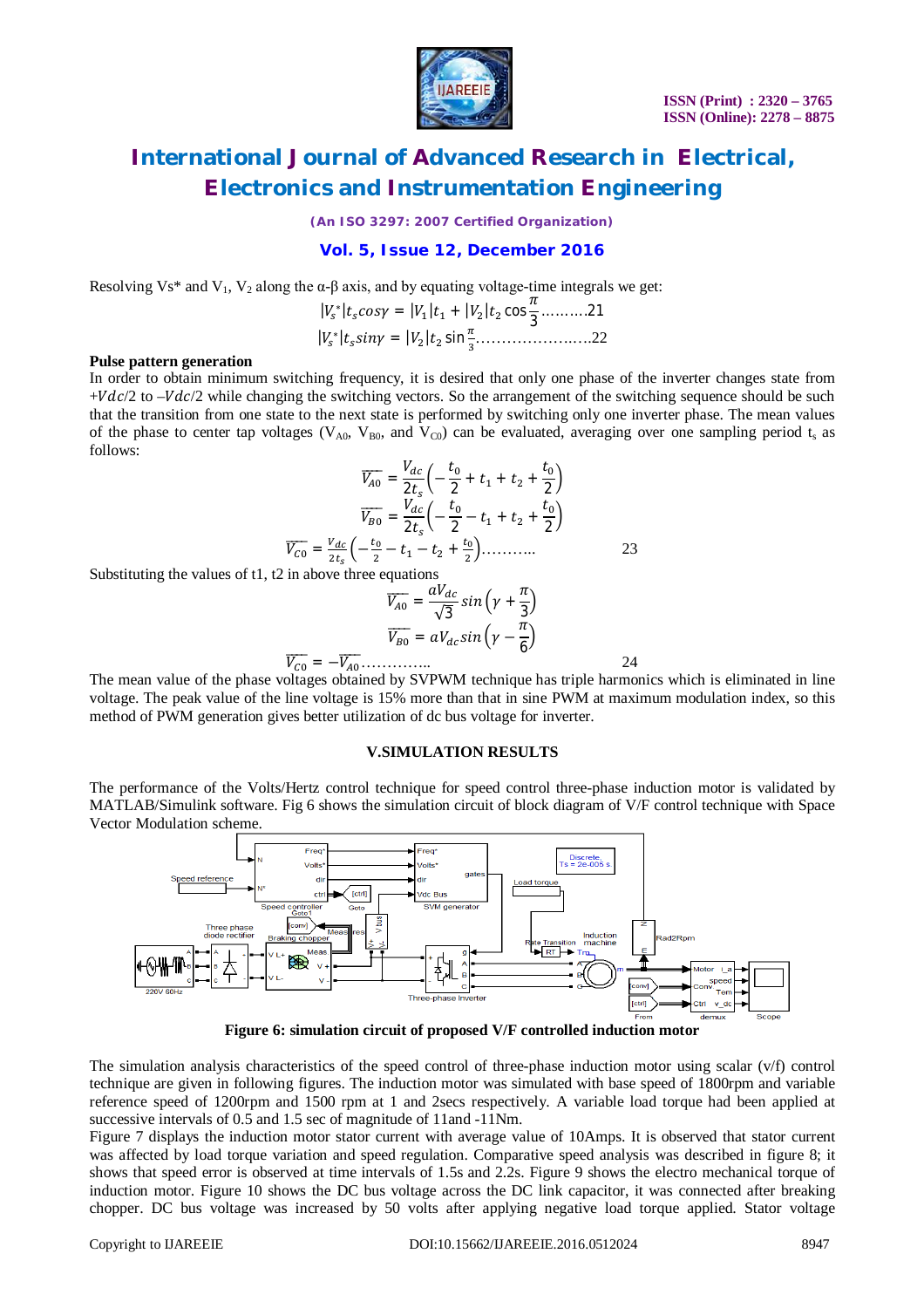

*(An ISO 3297: 2007 Certified Organization)*

### **Vol. 5, Issue 12, December 2016**

estimation graph was shown in figure 11. Flux estimation graphs are shown in figure 12 for both stator and rotors in synchronous reference frame.



**Figure 7: Stator current of induction motor under variable load torque**



**Figure 8: Speed analysis of induction motor by v/f control technique**



**Figure 9: Electro mechanical torque of induction motor**



**Figure 10: DC bus voltage at interlink DC capacitor**